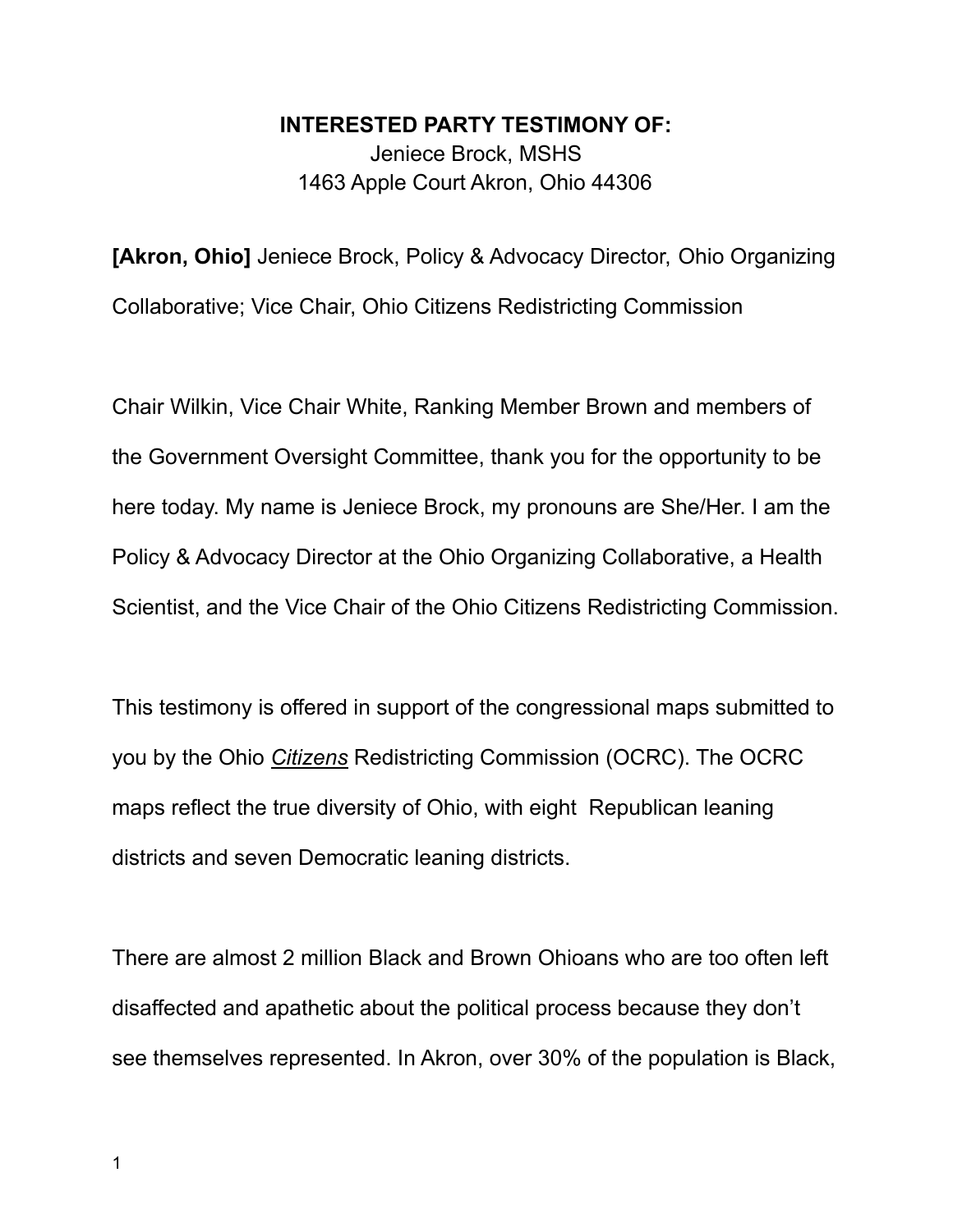and the Government Oversight Committee needs to include and uplift their voices when drawing our maps. With fair maps, we can make sure folks from Akron, Toledo, Columbus, and Dayton have the fully funded schools, vibrant neighborhoods, excellent public transit, and quality healthcare that they deserve.

Over and over again during hearings the Ohio Citizens Redistricting Commission heard from constituents from every corner of Ohio frustrated with the unreasonable district lines splitting apart their neighborhoods, campuses, and communities. You could hear the joy and passion for the people and places that make up their community. We know our lives are shaped by the regular everyday interactions at our schools, libraries, places of worship, recreational centers, corner stores and our post offices. Our congressional maps should reflect the communities that are bound together through these incredibly meaningful shared experiences.

No matter who we are or where we are from, we all deserve to stand on equal footing when it comes to having a say in who represents us in Congress. We finally have a chance to keep communities and allow all of

2